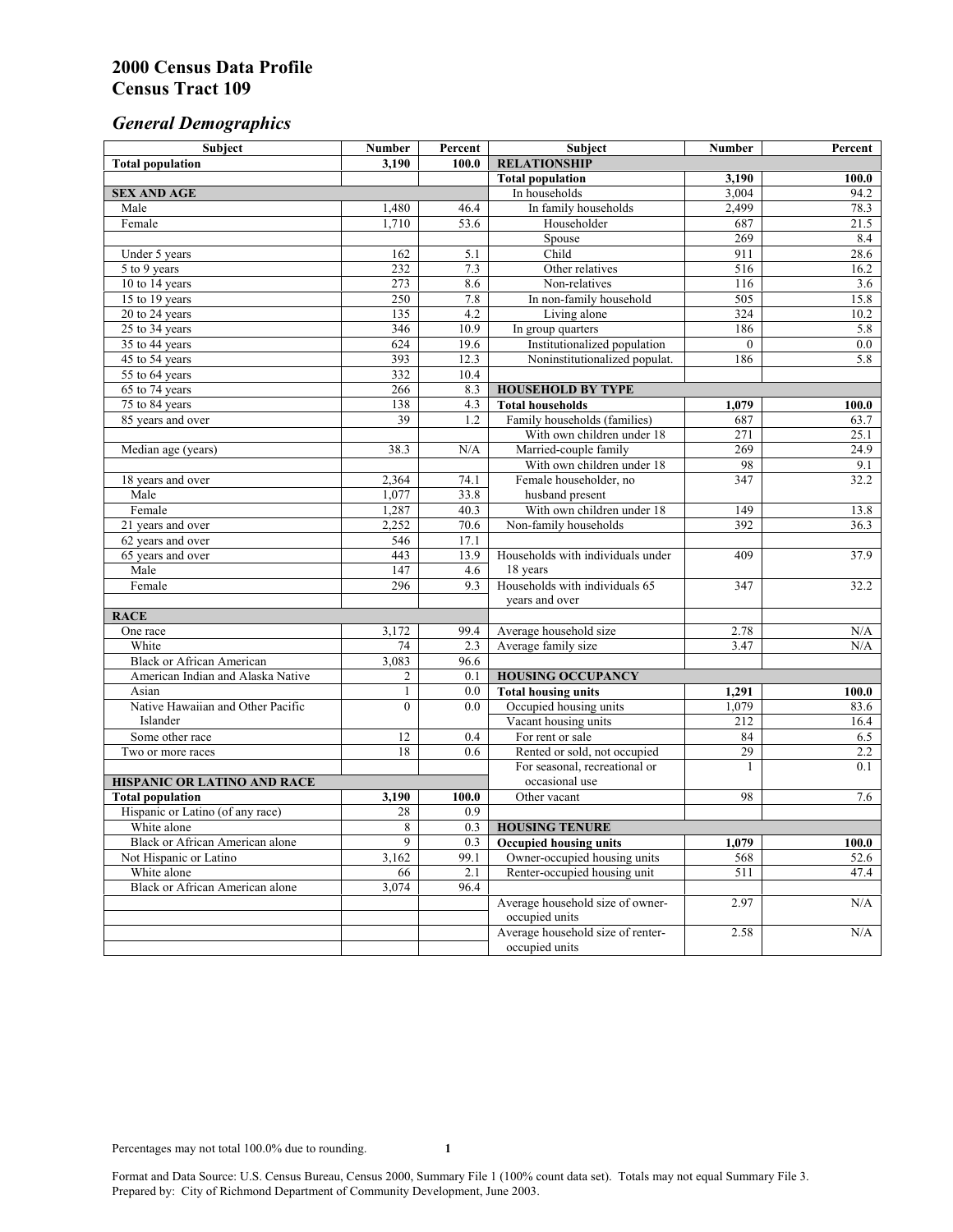# *Social Characteristics*

| <b>Subject</b>                                                              | <b>Number</b>            | Percent | Subject                                | <b>Number</b> | Percent |
|-----------------------------------------------------------------------------|--------------------------|---------|----------------------------------------|---------------|---------|
| <b>SCHOOL ENROLLMENT</b>                                                    | <b>RESIDENCE IN 1995</b> |         |                                        |               |         |
| Population 3 years and over enrolled in                                     | 855                      | 100.0   | Population 5 years and over            | 3,007         | 100.0   |
| school                                                                      |                          |         | Same house in 1995                     | 1,486         | 49.4    |
| Nursery school, preschool                                                   | 56                       | 6.5     | Different house in the U.S. in         | 1.412         | 47.0    |
| Kindergarten                                                                | 37                       | 4.3     | 1995                                   |               |         |
| Elementary school (grades 1-8)                                              | 447                      | 52.3    | Same county                            | 933           | 31.0    |
| High school (grades 9-12)                                                   | 221                      | 25.8    | Different county                       | 479           | 15.9    |
| College or graduate school                                                  | 94                       | 11.0    | Same state                             | 286           | 9.5     |
|                                                                             |                          |         | Different state                        | 193           | 6.4     |
| <b>EDUCATIONAL ATTAINMENT</b>                                               |                          |         | Elsewhere in 1995                      | 109           | 3.6     |
| Population 25 years and over                                                | 2,030                    | 100.0   |                                        |               |         |
| Less than 9 <sup>th</sup> grade                                             | 226                      | 11.1    | NATIVITY AND PLACE OF BIRTH            |               |         |
| $9th$ to $12th$ grade, no diploma                                           | 630                      | 31.0    | <b>Total population</b>                | 3,190         | 100.0   |
| High school graduate (includes equivalency)                                 | 719                      | 35.4    | Native                                 | 3.029         | 95.0    |
| Some college, no degree                                                     | 276                      | 13.6    | <b>Born</b> in United States           | 2,912         | 91.3    |
| Associate degree                                                            | 80                       | 3.9     | State of residence                     | 2,285         | 71.6    |
| Bachelor's degree                                                           | 82                       | 4.0     | Different state                        | 627           | 19.7    |
| Graduate or professional degree                                             | 17                       | 0.8     | Born outside United States             | 117           | 3.7     |
| Percent high school graduate or higher                                      | 57.8%                    | N/A     | Foreign born                           | 161           | 5.0     |
| Percent bachelor's degree or higher                                         | 4.9%                     | N/A     | Entered 1990 to March 2000             | 104           | 3.3     |
|                                                                             |                          |         | Naturalized citizen                    | 35            | 1.1     |
| <b>MARITAL STATUS</b>                                                       | Not a citizen            | 126     | 3.9                                    |               |         |
| Population 15 years and over                                                | 2,516                    | 100.0   |                                        |               |         |
| Never married                                                               | 1,068                    | 42.4    | <b>REGION OF BIRTH OF FOREIGN BORN</b> |               |         |
| Now married, not including separated                                        | 692                      | 27.5    | Total (excluding born at sea)          | 161           | 100.0   |
| Separated                                                                   | 161                      | 6.4     | Europe                                 | 8             | 5.0     |
| Widowed                                                                     | 266                      | 10.6    | Asia                                   | 11            | 6.8     |
| Female                                                                      | 223                      | 8.9     | Africa                                 | 24            | 14.9    |
| Divorced                                                                    | 329                      | 13.1    | Oceania                                | $\theta$      | 0.0     |
| Female                                                                      | 186                      | 7.4     | Latin America                          | 118           | 73.3    |
|                                                                             |                          |         | Northern America                       | $\theta$      | 0.0     |
| <b>GRANDPARENTS AS CAREGIVERS</b>                                           |                          |         |                                        |               |         |
| Grandparent living in household with<br>202<br>100.0                        |                          |         | <b>LANGUAGE SPOKEN AT HOME</b>         |               |         |
| one or more own grandchildren under 18                                      |                          |         | Population 5 years and over            | 3,007         | 100.0   |
| years                                                                       |                          |         | English only                           | 2,760         | 91.8    |
| Grandparent responsible for grandchildren                                   | 93                       | 46.0    | Language other than English            | 247           | 8.2     |
|                                                                             |                          |         | Speak English less than                | 55            | 1.8     |
| <b>VETERAN STATUS</b>                                                       |                          |         | "very well"                            |               |         |
| Civilian population 18 years and over                                       | 2,365                    | 100.0   | Spanish                                | 180           | 6.0     |
| Civilian veterans                                                           | 284                      | 12.0    | Speak English less than<br>"very well" | 31            | 1.0     |
|                                                                             |                          |         | Other Indo-European                    |               |         |
| <b>DISABILITY STATUS OF THE CIVILIAN</b>                                    | languages                | 53      | 1.8                                    |               |         |
| NONINSTITUTIONALIZED POPULATION<br>Population 5 to 20 years<br>772<br>100.0 |                          |         | Speak English less than                | 24            | 0.8     |
| With a disability                                                           | 111                      | 14.4    | "very well"                            |               |         |
| Population 21 to 64 years                                                   | 1,790                    | 100.0   | Asian and Pacific Island               | 6             | 0.2     |
| With a disability                                                           | 629                      | 35.1    | languages                              |               |         |
| Percent employed                                                            | 54.5%                    | N/A     | Speak English less than                | $\mathbf{0}$  | 0.0     |
| No disability                                                               | 1,161                    | 64.9    | "very well"                            |               |         |
| Percent employed                                                            | 68.0%                    | N/A     | Other Languages                        | 8             | 0.3     |
| Population 65 years and over                                                | 445                      | 100.0   | Speak English less than                | $\mathbf{0}$  | 0.0     |
| With a disability                                                           | 288                      | 64.7    | "very well"                            |               |         |

Format and Data Source: U.S. Bureau of the Census, Census 2000, Summary File 3 (sample data set). Totals may not equal Summary File 1 due to sampling.

Prepared by: City of Richmond Department of Community Development, June 2003.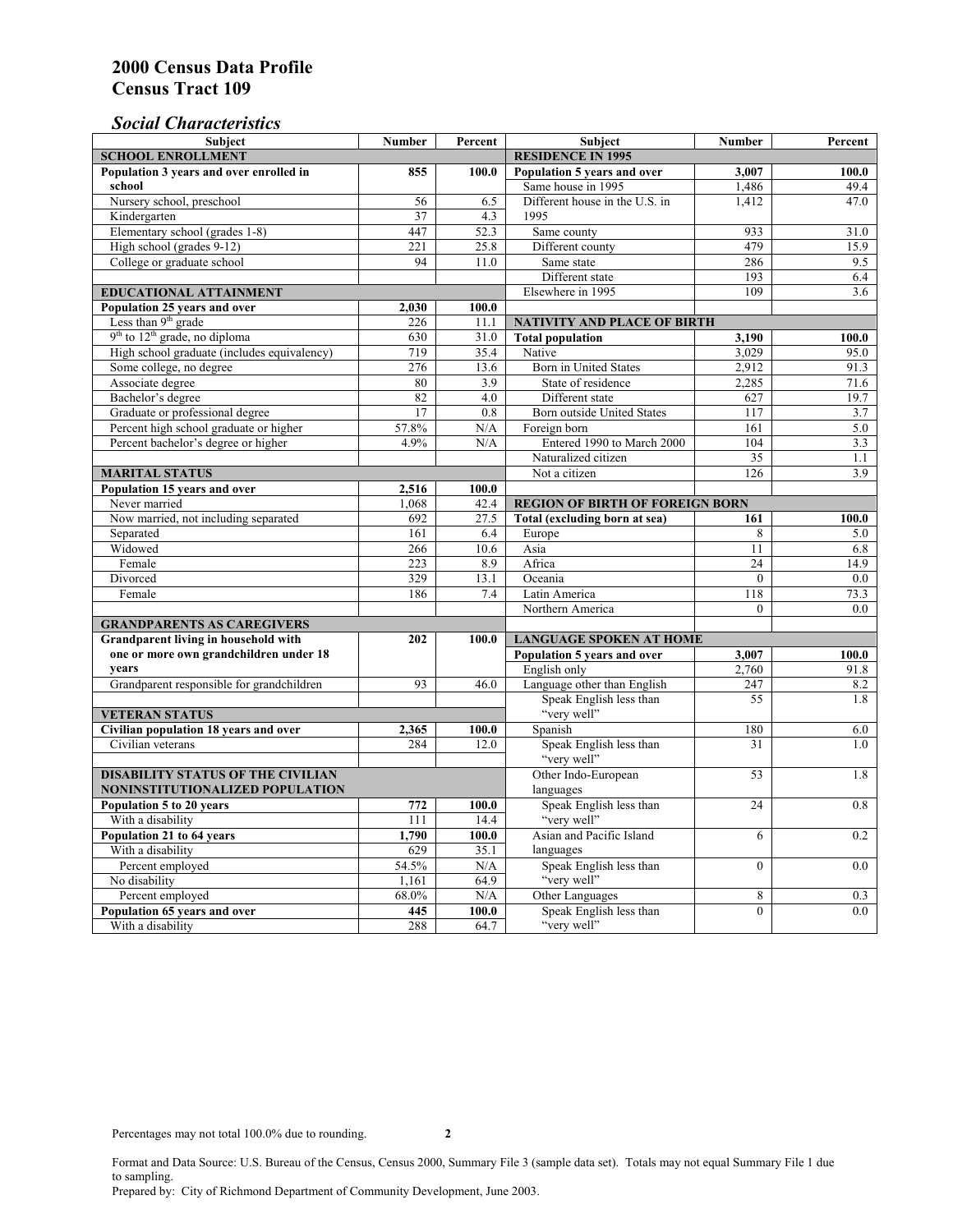## *Economic Characteristics*

| <b>Subject</b>                                     | <b>Number</b>    | Percent          | Subject                                                                     | <b>Number</b>   | Percent          |
|----------------------------------------------------|------------------|------------------|-----------------------------------------------------------------------------|-----------------|------------------|
| <b>EMPLOYMENT STATUS</b>                           |                  |                  | <b>INCOME IN 1999</b>                                                       |                 |                  |
| Population 16 years and over                       | 2,433            | 100.0            | <b>Households</b>                                                           | 1,076           | 100.0            |
| In labor force                                     | 1,508            | 62.0             | Less than \$10,000                                                          | 280             | 26.0             |
| Civilian labor force                               | 1,508            | 62.0             | \$10,000 to \$14,999                                                        | 97              | 9.0              |
| Employed                                           | 1,294            | 53.2             | \$15,000 to \$24,999                                                        | 197             | 18.3             |
| Unemployed                                         | 214              | 8.8              | \$25,000 to \$34,999                                                        | 145             | 13.5             |
| Percent of civilian labor force                    | 14.2%            | $\rm N/A$        | \$35,000 to \$49,999                                                        | 181             | 16.8             |
| Armed Forces                                       | $\mathbf{0}$     | 0.0              | \$50,000 to \$74,999                                                        | 85              | 7.9              |
| Not in labor force                                 | 925              | 38.0             | \$75,000 to \$99,999                                                        | 60              | 5.6              |
| Females 16 years and over                          | 1,409            | 100.0            | \$100,000 to \$149,999                                                      | 18              | 1.7              |
| In labor force                                     | 848              | 60.2             | \$150,000 to \$199,999                                                      | 9               | 0.8              |
| Civilian labor force                               | 848              | 60.2             | \$200,000 or more                                                           | $\overline{4}$  | 0.4              |
| Employed                                           | 720              | 51.1             | Median household income (dollars)                                           | 23,916          | N/A              |
| Own children under 6 years                         | 161              | 100.0            |                                                                             |                 |                  |
| All parents in family in labor force               | 118              | 73.3             | With earnings                                                               | 752             | 69.9             |
|                                                    |                  |                  | Mean earnings (dollars)                                                     | 32,903          | N/A              |
| <b>COMMUTING TO WORK</b>                           |                  |                  | With Social Security income                                                 | 378             | 35.1             |
| Workers 16 years and over                          | 1,258            | 100.0            | Mean Social Security income                                                 | 7.099           | N/A              |
| Car, truck, or van - drove alone                   | 702              | 55.8             | (dollars)                                                                   |                 |                  |
| Car, truck, or van – carpooled                     | 128              | 10.2             | With Supplemental Security income                                           | 120             | 11.2             |
| Public transportation (including taxicab)          | 296              | 23.5             | Mean Supplemental Security                                                  | 4,487           | N/A              |
| Walked                                             | 54               | 4.3              | income (dollars)                                                            |                 |                  |
| Other means                                        | $\overline{57}$  | 4.5              | With public assistance income                                               | 70              | 6.5              |
| Worked at home                                     | 21               | 1.7              | Mean public assistance income                                               | 2,363           | N/A              |
| Mean travel time to work (minutes)                 | 27.1             | N/A              | (dollars)                                                                   |                 |                  |
|                                                    |                  |                  | With retirement income (dollars)                                            | 239             | 22.2             |
| Employed civilian population 16 years and over     | 1,294            | 100.0            | Mean retirement income (dollars)                                            | 14,531          | N/A              |
| <b>OCCUPATION</b>                                  |                  |                  |                                                                             |                 |                  |
| Management, professional, and related occupations  | 168              | 13.0             | <b>Families</b>                                                             | 679             | 100.0            |
| Service occupations                                | 406              | 31.4             | Less than \$10,000                                                          | 118             | 17.4             |
| Sales and office occupations                       | 369              | 28.5             | \$10,000 to \$14,999                                                        | 42              | 6.2              |
| Farming, fishing, and forestry occupations         | $\boldsymbol{0}$ | 0.0              | \$15,000 to \$24,999                                                        | 144             | 21.2             |
| Construction, extraction, and maintenance          | 71               | $\overline{5.5}$ | \$25,000 to \$34,999                                                        | $\overline{75}$ | 11.0             |
| occupations                                        |                  |                  | \$35,000 to \$49,999                                                        | 155             | 22.8             |
| Production, transportation, and material moving    | 280              | 21.6             | \$50,000 to \$74,999                                                        | 81              | 11.9             |
| occupations                                        |                  |                  | \$75,000 to \$99,999                                                        | 42              | 6.2              |
|                                                    |                  |                  | \$100,000 to \$149,999                                                      | 13              | 1.9              |
| <b>INDUSTRY</b>                                    |                  |                  | \$150,000 to \$199,999                                                      | 9               | 1.3              |
| Agriculture, forestry, fishing and hunting, and    | 10               | 0.8              | \$200,000 or more                                                           | $\theta$        | 0.0              |
| mining                                             |                  |                  | Median family income (dollars)                                              | 30,625          | $\rm N/A$        |
| Construction                                       | 54               | 4.2              |                                                                             |                 |                  |
| Manufacturing                                      | 242              | 18.7             | Per capita income (dollars)                                                 | 11,505          | N/A              |
| Wholesale trade                                    | 30               | 2.3              | <b>Median earnings (dollars)</b>                                            |                 |                  |
| Retail trade                                       | 171              | 13.2             | Male full-time, year-round workers                                          | 23,190          | N/A              |
| Transportation and warehousing, and utilities      | 66               | 5.1              | Female full-time, year-round workers                                        | 18.059          | N/A              |
| Information                                        | 9                |                  |                                                                             |                 |                  |
| Finance, insurance, real estate, and rental and    | 48               | 0.7<br>3.7       |                                                                             | Number<br>below | Percent<br>below |
| leasing                                            |                  |                  |                                                                             | poverty         | poverty          |
| Professional, scientific, management,              | 102              | 7.9              | Subject                                                                     | level           | level            |
| administrative, and waste management services      |                  |                  | <b>POVERTY STATUS IN 1999</b>                                               |                 |                  |
| Educational, health and social services            | 308              | 23.8             | <b>Families</b>                                                             | 162             | 23.9             |
| Arts, entertainment, recreation, accommodation and | 185              | 14.3             | With related children under 18 years                                        | 134             | 29.5             |
| food services                                      |                  |                  | With related children under 5 years                                         | 39              | 28.7             |
| Other services (except public administration)      | 28               |                  |                                                                             |                 |                  |
| Public Administration                              | 41               | 2.2<br>3.2       | Families with female householder, no<br>husband present                     | 121             | 34.2             |
|                                                    |                  |                  |                                                                             |                 |                  |
|                                                    |                  |                  | With related children under 18 years<br>With related children under 5 years | 108             | 39.0             |
| <b>CLASS OF WORKER</b>                             |                  |                  |                                                                             | 39              | 41.5             |
| Private wage and salary workers                    | 1,037            | 80.1             | Individuals                                                                 | 916             | 28.8             |
| Government workers                                 | 197              | 15.2             | 18 years and over                                                           | 617             | 26.1             |
| Self-employed workers in own not incorporated      | 60               | 4.6              | 65 years and over                                                           | 134             | 30.1             |
| business                                           |                  |                  | Related children under 18 years                                             | 299             | 37.0             |
| Unpaid family workers                              | $\mathbf{0}$     | 0.0              | Related children 5 to 17 years                                              | 254             | 40.6             |
|                                                    |                  |                  | Unrelated individuals 15 years and                                          | 377             | 48.0             |
|                                                    |                  |                  | over                                                                        |                 |                  |

Percentages may not total 100.0% due to rounding. **3** 

Format and Data Source: U.S. Bureau of the Census, Census 2000, Summary File 3 (sample data set). Totals may not equal Summary File 1 due to sampling.

Prepared by: City of Richmond Department of Community Development, June 2003.